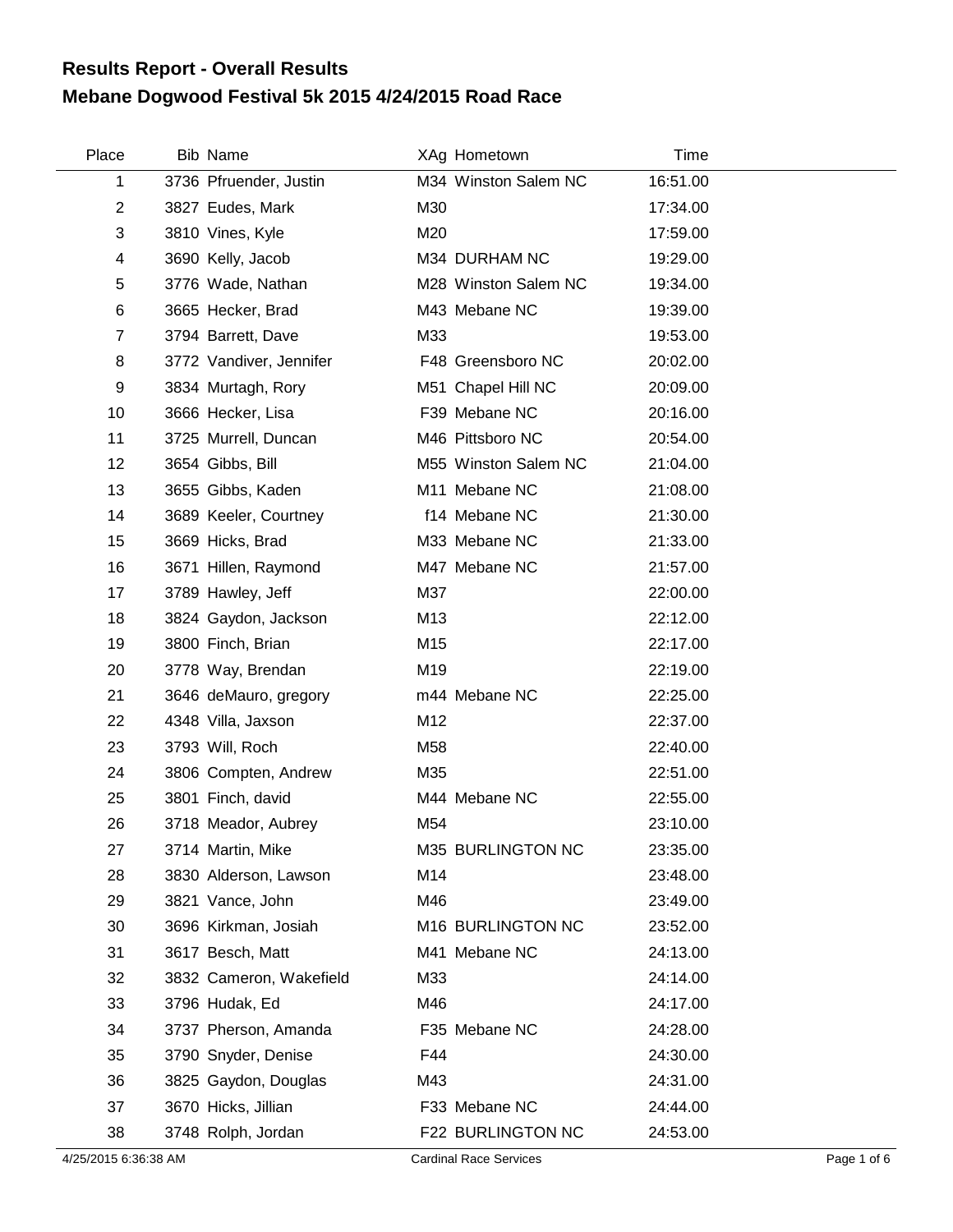| Place | <b>Bib Name</b>         | XAg Hometown             | Time     |  |
|-------|-------------------------|--------------------------|----------|--|
| 39    | 3663 Halsch, Hilaire    | F22 Greensboro NC        | 24:55.00 |  |
| 40    | 3784 Young, Tina        | <b>F48 BURLINGTON NC</b> | 24:58.00 |  |
| 41    | 3693 Kerins, Ryan       | M38 Mebane NC            | 25:13.00 |  |
| 42    | 3828 Kohrman, Richard   | M67                      | 25:19.00 |  |
| 43    | 3803 Shoffner, Maribel  | F40 Burlington NC        | 25:19.00 |  |
| 44    | 3691 Kendall, Mike      | M42                      | 25:25.00 |  |
| 45    | 3802 Moore, Heather     | F37                      | 25:36.00 |  |
| 46    | 3648 Dickson, Jeremiah  | M35 GRAHAM NC            | 25:44.00 |  |
| 47    | 4347 Villa, Jasper      | M10                      | 25:49.00 |  |
| 48    | 3653 Evans, Andrew      | M10 Mebane NC            | 25:58.00 |  |
| 49    | 3621 Boyles, Cooper     | M11 GRAHAM NC            | 26:02.00 |  |
| 50    | 3833 Taylor, Barbara    | F45                      | 26:12.00 |  |
| 51    | 3755 Saconn, Ben        | M22 BURLINGTON NC        | 26:17.00 |  |
| 52    | 3649 Dickson, Matt      | M13 GRAHAM NC            | 26:19.00 |  |
| 53    | 3657 Gilley, Tonya      | F43 Oak Island NC        | 26:29.00 |  |
| 54    | 3713 Marrs, Amanda      | F30 Greensboro NC        | 26:31.00 |  |
| 55    | 3603 Adams, Matt        | M41 Mebane NC            | 27:00.00 |  |
| 56    | 3601 Adams, Bonnie      | F38 Mebane NC            | 27:02.00 |  |
| 57    | 3719 Mercer, James      | M55 GRAHAM NC            | 27:03.00 |  |
| 58    | 3799 Finch, Brandon     | M12                      | 27:04.00 |  |
| 59    | 3695 Kirkman, Jarrett   | M13 BURLINGTON NC        | 27:17.00 |  |
| 60    | 3795 Shiplett, Mathew   | M15                      | 27:21.00 |  |
| 61    | 3777 Walling, Jeff      | M48 Mebane NC            | 27:25.00 |  |
| 62    | 3820 Besch, Allison     | F39                      | 27:38.00 |  |
| 63    | 3616 Beaver, Damian     | M11 Mebane NC            | 27:40.00 |  |
| 64    | 3677 James, Macy        | F11 Mebane NC            | 27:56.00 |  |
| 65    | 3698 Krawczyk, Jack     | M51 Mebane NC            | 27:59.00 |  |
| 66    | 3647 Dettmer, Lori      | F39 Liberty NC           | 28:00.00 |  |
| 67    | 4321 Darnell, Trisha    | F <sub>15</sub>          | 28:04.00 |  |
| 68    | 3798 Sykes, Travis      | M33                      | 28:07.00 |  |
| 69    | 3702 LaRue, Shane       | M11                      | 28:20.00 |  |
| 70    | 3652 Eichmann, Derek    | M34 Mebane NC            | 28:22.00 |  |
| 71    | 3722 Moore, Lynn        | M51 Elon NC              | 28:28.00 |  |
| 72    | 3822 Tavernise, Adriana | F43                      | 28:33.00 |  |
| 73    | 3604 Adams, Russ        | M31 Mebane NC            | 28:40.00 |  |
| 74    | 3611 Anderson, Isaac    | M9 Hillsborough NC       | 28:42.00 |  |
| 75    | 3771 Uthe, CJ           | M24 RALEIGH NC           | 28:51.00 |  |
| 76    | 3635 Cooper, Abbie      | F21 Mebane NC            | 28:52.00 |  |
| 77    | 3745 Robertson, Richie  | M43 Mebane NC            | 29:00.00 |  |
| 78    | 3744 Robertson, Colten  | M11 Mebane NC            | 29:13.00 |  |
| 79    | 3797 Blackburn, Jessica | F <sub>25</sub>          | 29:13.00 |  |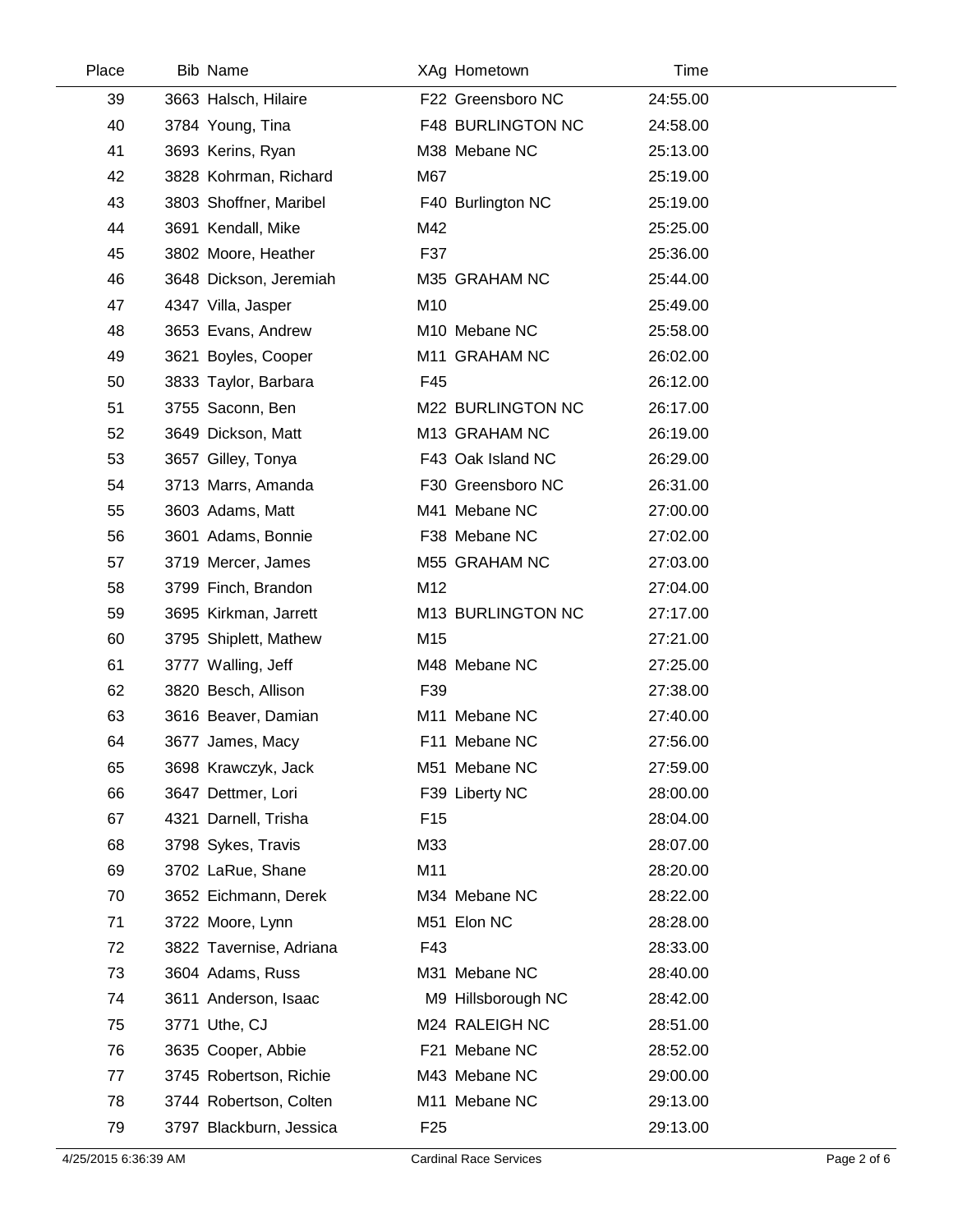| Place | <b>Bib Name</b>          | XAg Hometown        | Time     |  |
|-------|--------------------------|---------------------|----------|--|
| 80    | 3740 Pritchard, Joseph   | M8 Haw River NC     | 29:14.00 |  |
| 81    | 3764 Swinney, Felicia    | F34 Chapel Hill NC  | 29:29.00 |  |
| 82    | 4317 Currie, Omar        | M25                 | 29:34.00 |  |
| 83    | 3767 Tamayo Jr., David   | M18 Mebane NC       | 30:07.00 |  |
| 84    | 3632 Chatain, Rayna      | F9 Chapel Hill NC   | 30:12.00 |  |
| 85    | 3644 Davis, Julia        | F8 Haw River NC     | 30:21.00 |  |
| 86    | 3818 Hall, Grace         | F14                 | 30:22.00 |  |
| 87    | 3817 Camp, Caleb         | M12                 | 30:22.00 |  |
| 88    | 3703 LaRue, Troy         | M46                 | 30:32.00 |  |
| 89    | 3765 Tamayo, David       | M48 Mebane NC       | 30:33.00 |  |
| 90    | 3631 Chatain, Miles      | M45 Chapel Hill NC  | 30:34.00 |  |
| 91    | 3619 Boone, Joan         | F62 Efland NC       | 30:42.00 |  |
| 92    | 4320 Morazes, David      | M45                 | 30:43.00 |  |
| 93    | 3816 Kirkland, Doug      | M28                 | 30:56.00 |  |
| 94    | 3831 Smith, Patricia     | F71                 | 31:07.00 |  |
| 95    | 3734 Perry, Catherine    | F36 Pittsboro NC    | 31:20.00 |  |
| 96    | 4346 Villa, Jaime        | M <sub>8</sub>      | 31:32.00 |  |
| 97    | 3642 Curry, Kerry        | M45 GRAHAM NC       | 31:34.00 |  |
| 98    | 3680 Jensen, Krystal     | F32 Apex NC         | 32:25.00 |  |
| 99    | 3804 Story, Jennifer     | F38 Mebane NC       | 32:35.00 |  |
| 100   | 3805 Story, Carson       | F7                  | 32:35.00 |  |
| 101   | 3708 Lowry, Amy          | F39 Mebane NC       | 32:36.00 |  |
| 102   | 3681 Johnson, Jessica    | F32 Mebane NC       | 32:40.00 |  |
| 103   | 3775 VanDusen, Trey      | M8 Mebane NC        | 32:42.00 |  |
| 104   | 3678 James, Tracy        | F40 Mebane NC       | 32:45.00 |  |
| 105   | 3829 Alderson, Phil      | M45                 | 32:46.00 |  |
| 106   | 3709 Lowry, Ava          | F10 Mebane NC       | 32:54.00 |  |
| 107   | 3759 Shular, Leslie      | F41 Greensboro NC   | 32:55.00 |  |
| 108   | 3705 Leon, Liz           | F28 Mebane NC       | 32:58.00 |  |
| 109   | 3610 Amey, Lynda         | F <sub>52</sub>     | 33:00.00 |  |
| 110   | 3729 Parker, Hope        | F10 Mebane NC       | 33:08.00 |  |
| 111   | 3785 Joseph, Riley       | M11                 | 33:10.00 |  |
| 112   | 3752 Rushin, William     | M26 Mebane NC       | 33:32.00 |  |
| 113   | 3826 Krawczyk, Anna      | F <sub>15</sub>     | 33:34.00 |  |
| 114   | 3612 Anderson, Nicol     | F12 Hillsborough NC | 34:03.00 |  |
| 115   | 3618 Betancourt, Jo      | F46 Haw River NC    | 34:07.00 |  |
| 116   | 3613 Anderson, Susanne   | F39 Hillsborough NC | 34:12.00 |  |
| 117   | 3761 Smith, Rod          | M52 BURLINGTON NC   | 34:26.00 |  |
| 118   | 3697 Krawczyk, Claire    | F20 Mebane NC       | 34:27.00 |  |
| 119   | 3788 Blackburn, Crystal  | F <sub>22</sub>     | 34:41.00 |  |
| 120   | 3783 Yarbrough, Kaylea G | F33 Mebane NC       | 34:52.00 |  |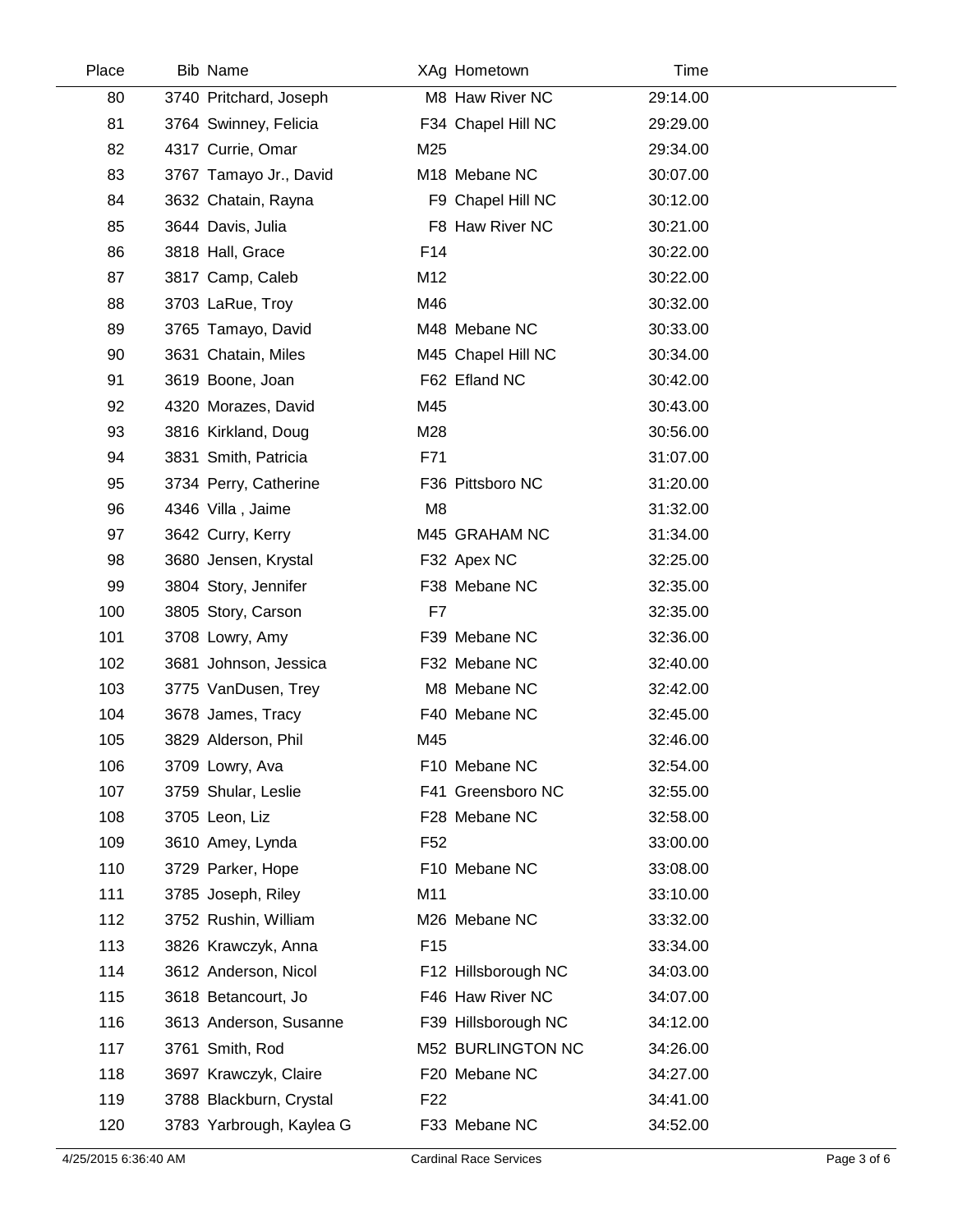| Place | Bib Name                 |                 | XAg Hometown        | Time     |
|-------|--------------------------|-----------------|---------------------|----------|
| 121   | 3792 Wittig, Jon         | M7              |                     | 34:54.00 |
| 122   | 3676 Hunter, Gypsi       |                 | F31 Mebane NC       | 35:05.00 |
| 123   | 3626 Brown, Roney        |                 | M44 Durham NC       | 35:10.00 |
| 124   | 3656 Gilbert, JoJo       |                 | M7 GRAHAM NC        | 35:11.00 |
| 125   | 3682 Johnson, Melony     |                 | F37 DURHAM NC       | 35:15.00 |
| 126   | 3814 Thompson, Kobe      | M12             |                     | 35:16.00 |
| 127   | 3694 kirkman, casey      |                 | m39 BURLINGTON NC   | 35:19.00 |
| 128   | 3779 White, Audrey       |                 | F18 Mebane NC       | 35:24.00 |
| 129   | 3602 Adams, Jonathan     |                 | M31 GRAHAM NC       | 35:25.00 |
| 130   | 3627 Burns, Taylor       |                 | F21 Mebane NC       | 35:25.00 |
| 131   | 3641 Curry, Denise       |                 | F46 GRAHAM NC       | 35:27.00 |
| 132   | 3623 Brooks, Lesl        |                 | F42 Hurdle Mills NC | 35:29.00 |
| 133   | 3762 SPRENGER, DIRK      |                 | M64 Hillsborough NC | 35:35.00 |
| 134   | 3753 Russell, LeAnn      |                 | F60 Mebane NC       | 35:35.00 |
| 135   | 3749 Rush, Veronica      |                 | F42 Mebane NC       | 35:41.00 |
| 136   | 3721 montelli, john      |                 | M56 Mebane NC       | 35:47.00 |
| 137   | 3724 Moulton, Kelly Anne |                 | F36 Rougemont NC    | 35:56.00 |
| 138   | 3704 Legge, Jenny        |                 | F35 BURLINGTON NC   | 36:03.00 |
| 139   | 3807 Compten, Kristen    | F46             |                     | 36:35.00 |
| 140   | 3711 Lowry, Charlotte    |                 | F8 Mebane NC        | 37:02.00 |
| 141   | 3791 Wittig, Lisa        | F41             |                     | 37:06.00 |
| 142   | 3819 Greiger, Kellie     | F37             |                     | 37:07.00 |
| 143   | 3760 Smith, Karen        |                 | F28 Mebane NC       | 37:08.00 |
| 144   | 3732 Patterson, Brianna  |                 | F12 Mebane NC       | 37:16.00 |
| 145   | 3733 Patterson, ryan     |                 | M43 Mebane NC       | 37:16.00 |
| 146   | 3710 Lowry, Barry        |                 | M39 Mebane NC       | 37:17.00 |
| 147   | 3636 Cooper, Donald      |                 | M60 Mebane NC       | 37:19.00 |
| 148   | 4319 Saunders, Maggie    | F11             |                     | 37:48.00 |
| 149   | 3720 mock, amy           |                 | F28 Mebane NC       | 37:49.00 |
| 150   | 3758 Shavers, Charles    |                 | M36 Chapel Hill NC  | 37:58.00 |
| 151   | 3731 Parsells, Victoria  | F <sub>29</sub> |                     | 38:36.00 |
| 152   | 3780 Wilkerson, Janah    | F30             |                     | 38:37.00 |
| 153   | 3687 Keck, Triston       |                 | M5 Mebane NC        | 39:04.00 |
| 154   | 3633 CLAYTON, SAWYER     |                 | M9 GRAHAM NC        | 39:08.00 |
| 155   | 3622 Boyles, Noah        |                 | M9 GRAHAM NC        | 39:08.00 |
| 156   | 3620 Borland, Jamie      |                 | F41 Cedar Grove NC  | 39:17.00 |
| 157   | 3674 Hornbuckle, James   |                 | M9 Mebane NC        | 39:22.00 |
| 158   | 3615 Barr, Kimberly      |                 | F24 Haw River NC    | 39:25.00 |
| 159   | 3726 OSullivan, Jessica  |                 | F32 Mebane NC       | 39:38.00 |
| 160   | 3645 Davis, Lukas        |                 | M8 Mebane NC        | 39:40.00 |
| 161   | 3643 Davis, Aaron        |                 | M32 Mebane NC       | 39:42.00 |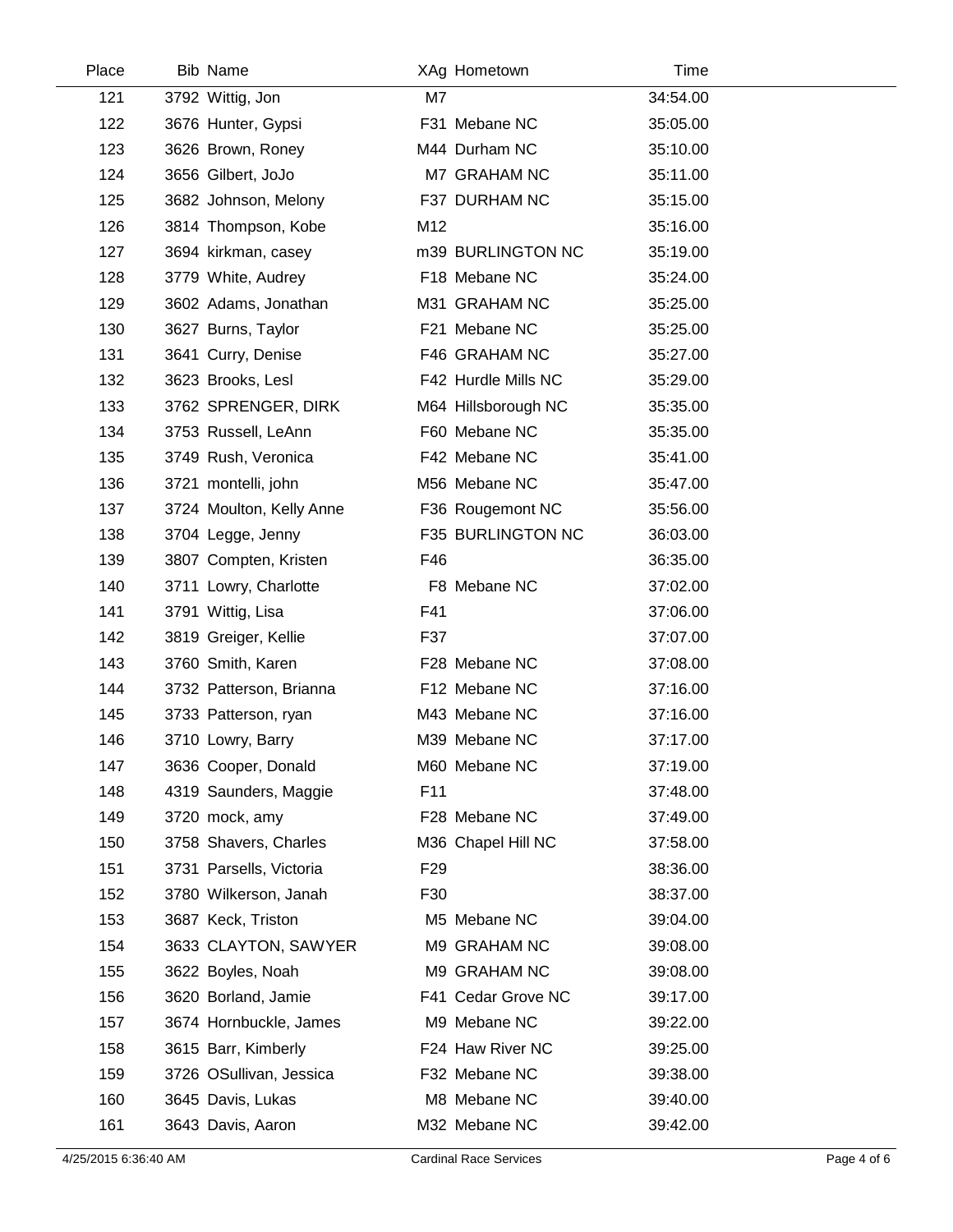| Place | <b>Bib Name</b>          |                 | XAg Hometown          | Time     |
|-------|--------------------------|-----------------|-----------------------|----------|
| 162   | 3706 Logan, Phyllis      |                 | F52 Reading PA        | 39:49.00 |
| 163   | 3707 Logan, Rickeya      |                 | F29 Mebane NC         | 39:53.00 |
| 164   | 3614 Barnhart, Cassandra |                 | F37 Mebane NC         | 40:07.00 |
| 165   | 3787 Haney, Zac          | M31             |                       | 40:38.00 |
| 166   | 3786 Haney, Katie        | F <sub>26</sub> |                       | 40:39.00 |
| 167   | 3823 Gaydon, Britain     | M9              |                       | 42:02.00 |
| 168   | 3699 Lail, Charlotte     |                 | F44 Mebane NC         | 42:17.00 |
| 169   | 3716 McCook, Sonya       |                 | F49 Mebane NC         | 42:19.00 |
| 170   | 3673 Hopkins, Nita       | F36             |                       | 42:28.00 |
| 171   | 3664 harber, leslie      |                 | F44 Pleasant Garden N | 42:47.00 |
| 172   | 3684 Johnston, Cecelia   | F <sub>55</sub> |                       | 42:48.00 |
| 173   | 3701 Landes, Katherine   |                 | F61 BURLINGTON NC     | 43:07.00 |
| 174   | 3815 Thompson, Cindy     | F39             |                       | 43:47.00 |
| 175   | 3683 Johnson, William    |                 | M31 GRAHAM NC         | 43:50.00 |
| 176   | 3650 Dye, Christi        |                 | F41 GRAHAM NC         | 43:51.00 |
| 177   | 3754 Ruth, Celeste       |                 | F41 Timberlake NC     | 43:53.00 |
| 178   | 3766 Tamayo, Sheilah     |                 | F48 Mebane NC         | 44:17.00 |
| 179   | 3637 Cooper, Sylvia      |                 | F60 Mebane NC         | 44:32.00 |
| 180   | 3730 Parker, Renee       |                 | F47 Hurdle Mills NC   | 44:58.00 |
| 181   | 3743 Riley, Ethan        |                 | M11 Mebane NC         | 46:02.00 |
| 182   | 3756 schaub, hayden      |                 | M8 Mebane NC          | 46:34.00 |
| 183   | 3757 schaub, richard     |                 | M39 Mebane NC         | 46:36.00 |
| 184   | 3809 Palmer, Chris       | M32             |                       | 46:54.00 |
| 185   | 3808 Palmer, Skylar      | F <sub>11</sub> |                       | 46:55.00 |
| 186   | 3661 gulley, katlynn     |                 | F11 Mebane NC         | 48:28.00 |
| 187   | 3675 Horton, Kimberly    |                 | F51 Hillsborough NC   | 49:32.00 |
| 188   | 3728 Parker, Cheryl      |                 | F53 Mebane NC         | 49:33.00 |
| 189   | 3629 Campbell, Kara      |                 | F26 Hillsborough NC   | 49:34.00 |
| 190   | 3773 VanDusen, Makayla   |                 | F11 Mebane NC         | 49:55.00 |
| 191   | 3774 VanDusen, Rachel    |                 | F16 Mebane NC         | 49:56.00 |
| 192   | 3667 heckman, denise     |                 | F63 GRAHAM NC         | 50:04.00 |
| 193   | 3768 Tate, Allison       |                 | F26 Raleigh NC        | 51:45.00 |
| 194   | 3700 Lambert, Cathy      |                 | F54 Burlington NC     | 51:45.00 |
| 195   | 3750 RUSHIN, Linda       |                 | F55 Mebane NC         | 51:53.00 |
| 196   | 3751 Rushin, Melvin      |                 | M55 Mebane NC         | 51:54.00 |
| 197   | 3712 Mabe, Kristy        |                 | F40 Mebane NC         | 52:12.00 |
| 198   | 3739 Price, Kim          |                 | F40 Burlington NC     | 52:13.00 |
| 199   | 3640 Crowder, Aiden      |                 | M7 Mebane NC          | 53:08.00 |
| 200   | 3811 Henderson, Jennifer | F36             |                       | 53:13.00 |
| 201   | 3812 Henderson, Wayne    | M42             |                       | 53:14.00 |
| 202   | 4322 Hamlett, Danielle   | F <sub>24</sub> |                       | 53:20.00 |
|       |                          |                 |                       |          |